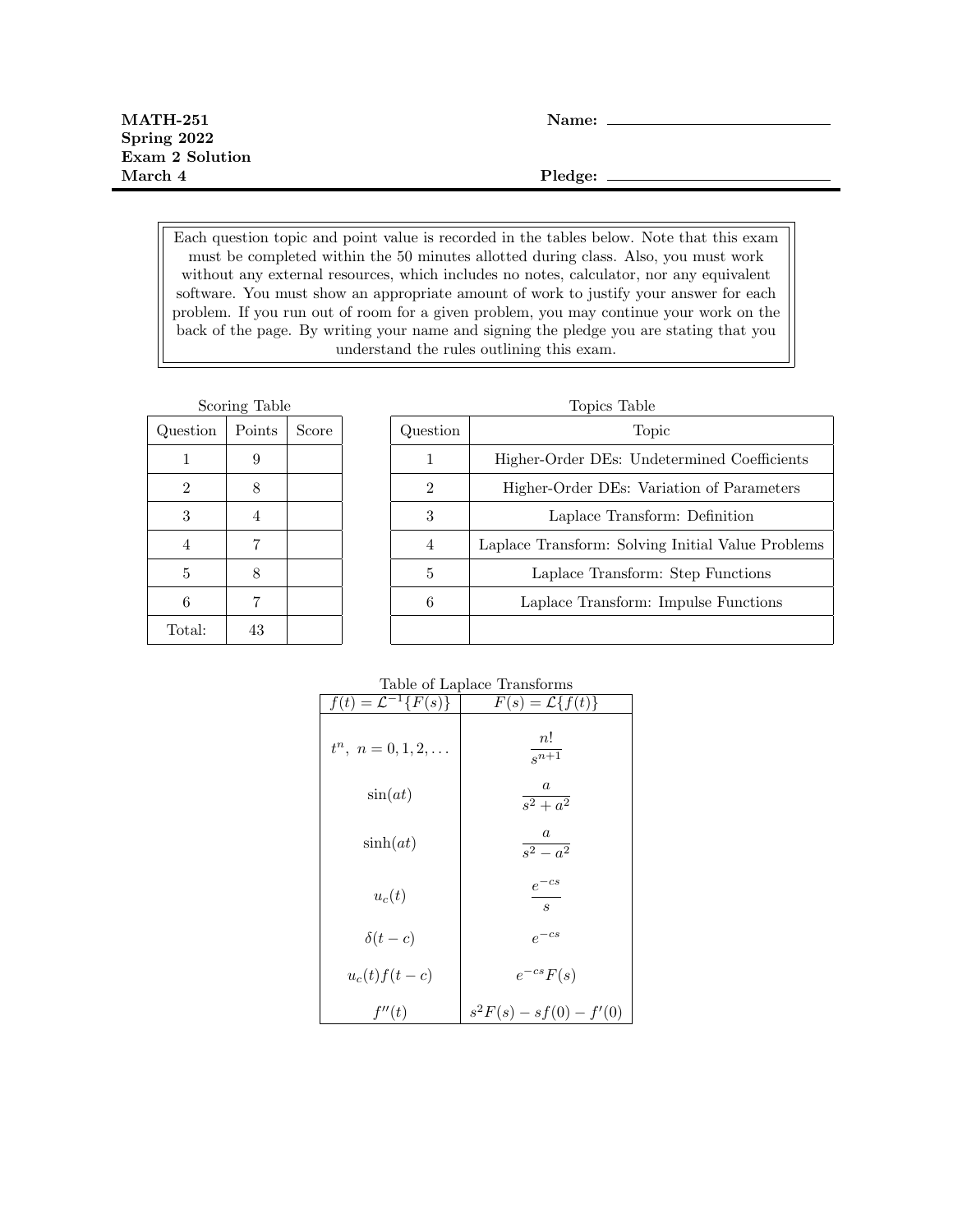1. (a) (2 points) Explain why the following differential equation is 4th-order and linear:

$$
y^{(4)} - y = e^{2t}.
$$

Solution: The differential equation is 4th-order since the highest order derivative is 4 and the differential equation is linear since there is no non-linear function of  $y$  and its derivatives.

(b) (4 points) Find the basis solutions for the homogeneous equation associated with the above differential equation.

Solution: The characteristic equation is given by

$$
r^4 - 1 = (r^2 - 1)(r^2 + 1) = 0,
$$

which has zeros  $r = \pm 1, \pm i$ . Hence, the basis solutions are given by

$$
y_1(t) = e^t
$$
,  $y_2(t) = e^{-t}$ ,  $y_3(t) = \cos(t)$ ,  $y_4(x) = \sin(t)$ .

(c) (3 points) Use the method of undetermined coefficients to determine a particular solution  $Y(t)$  to the above differential equation.

**Solution:** Our initial guess is of the form  $Y(t) = e^{2t}$ . Plugging this function into the differential equation gives us

$$
16Ae^{2t} - Ae^{2t} = e^{2t},
$$

which implies that  $A = \frac{1}{15}$ . Therefore, a particular solution to the non-homogeneous differential equation is given by

$$
Y(t) = \frac{1}{15}e^{2t}.
$$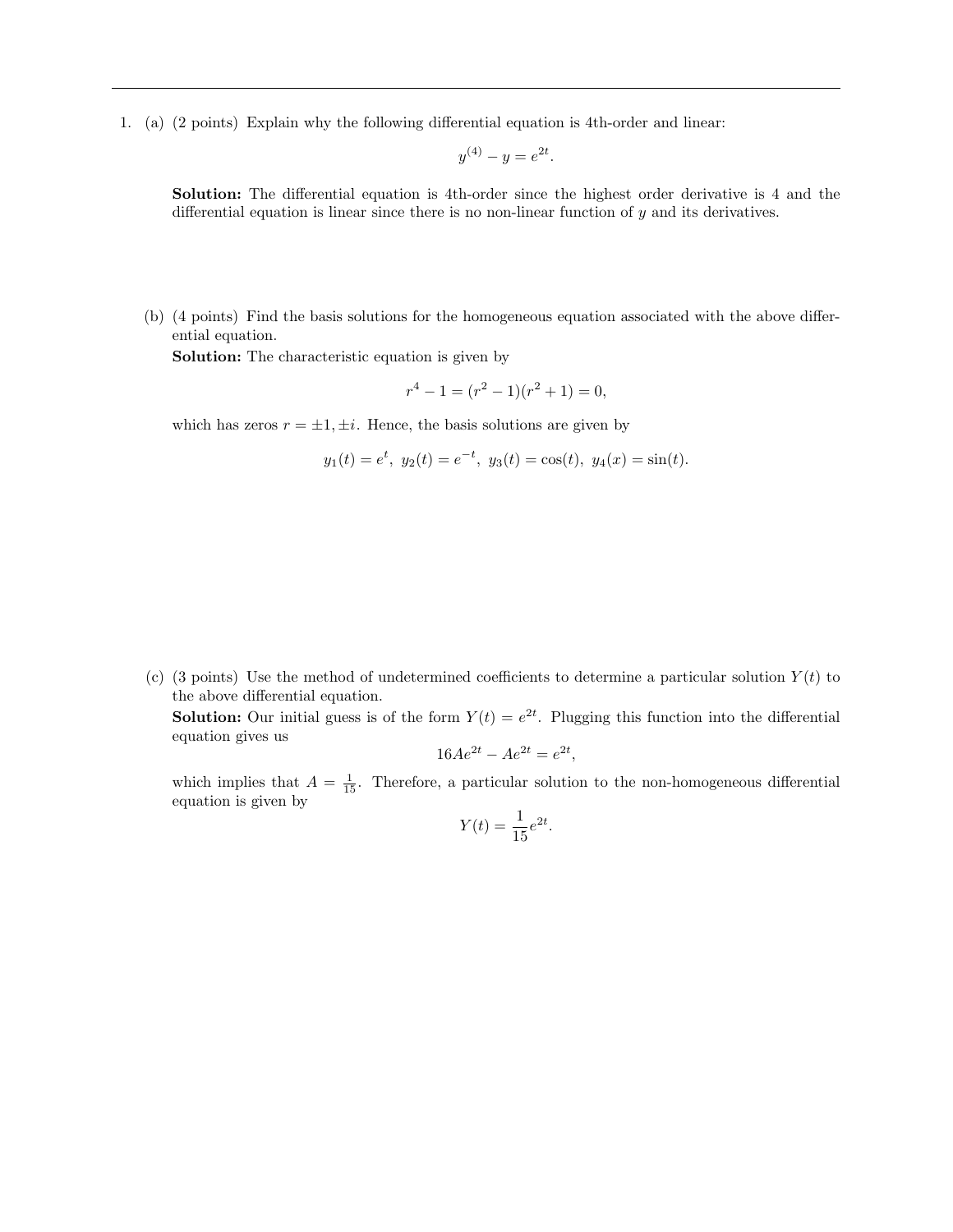2. (a) (3 points) Identify the basis solutions,  $y_1(t)$ ,  $y_2(t)$ ,  $y_3(t)$ , for the homogeneous equation associated with the following differential equation:

$$
y''' - y' = \tan t
$$

Solution: Note that the characteristic equation is given by

$$
r^3 - r = r(r^2 - 1) = 0,
$$

which has zeros  $r = 0, \pm 1$ . Hence, the basis solutions are given by

$$
y_1(t) = 1, y_2(t) = e^t, y_3(t) = e^{-t}.
$$

(b) (5 points) Find the functions  $u'_1(t), u'_2(t), u'_3(t)$  from the method of variation of parameters, where  $Y(t) = u_1(t)y_1(t) + u_2(t)y_2(t) + u_3(t)y_3(t)$  is a particular solution of the above differential equation.<sup>1</sup> Solution: Consider the Wronskian and other related values shown below

$$
W = \det \begin{pmatrix} 1 & e^t & e^{-t} \\ 0 & e^t & -e^{-t} \\ 0 & e^t & e^{-t} \end{pmatrix} = 2
$$
  
\n
$$
W_1 = \det \begin{pmatrix} 0 & e^t & e^{-t} \\ 0 & e^t & -e^{-t} \\ 1 & e^t & e^{-t} \end{pmatrix} = -2
$$
  
\n
$$
W_2 = \det \begin{pmatrix} 1 & 0 & e^{-t} \\ 0 & 0 & -e^{-t} \\ 0 & 1 & e^{-t} \end{pmatrix} = e^{-t}
$$
  
\n
$$
W_3 = \det \begin{pmatrix} 1 & e^t & 0 \\ 0 & e^t & 0 \\ 0 & e^t & 1 \end{pmatrix} = e^t
$$

Hence, the functions are given by

$$
u'_1(t) = \frac{W_1}{W} \tan(t) = -\tan t
$$
  

$$
u'_2(t) = \frac{W_2}{W} \tan(t) = \frac{1}{2} e^{-t} \tan t
$$
  

$$
u'_3(t) = \frac{W_3}{W} \tan(t) = \frac{1}{2} e^t \tan t
$$

<sup>&</sup>lt;sup>1</sup>I am <u>not</u> asking you to integrate the function  $u'_1(t)$ ,  $u'_2(t)$ ,  $u'_3(t)$ .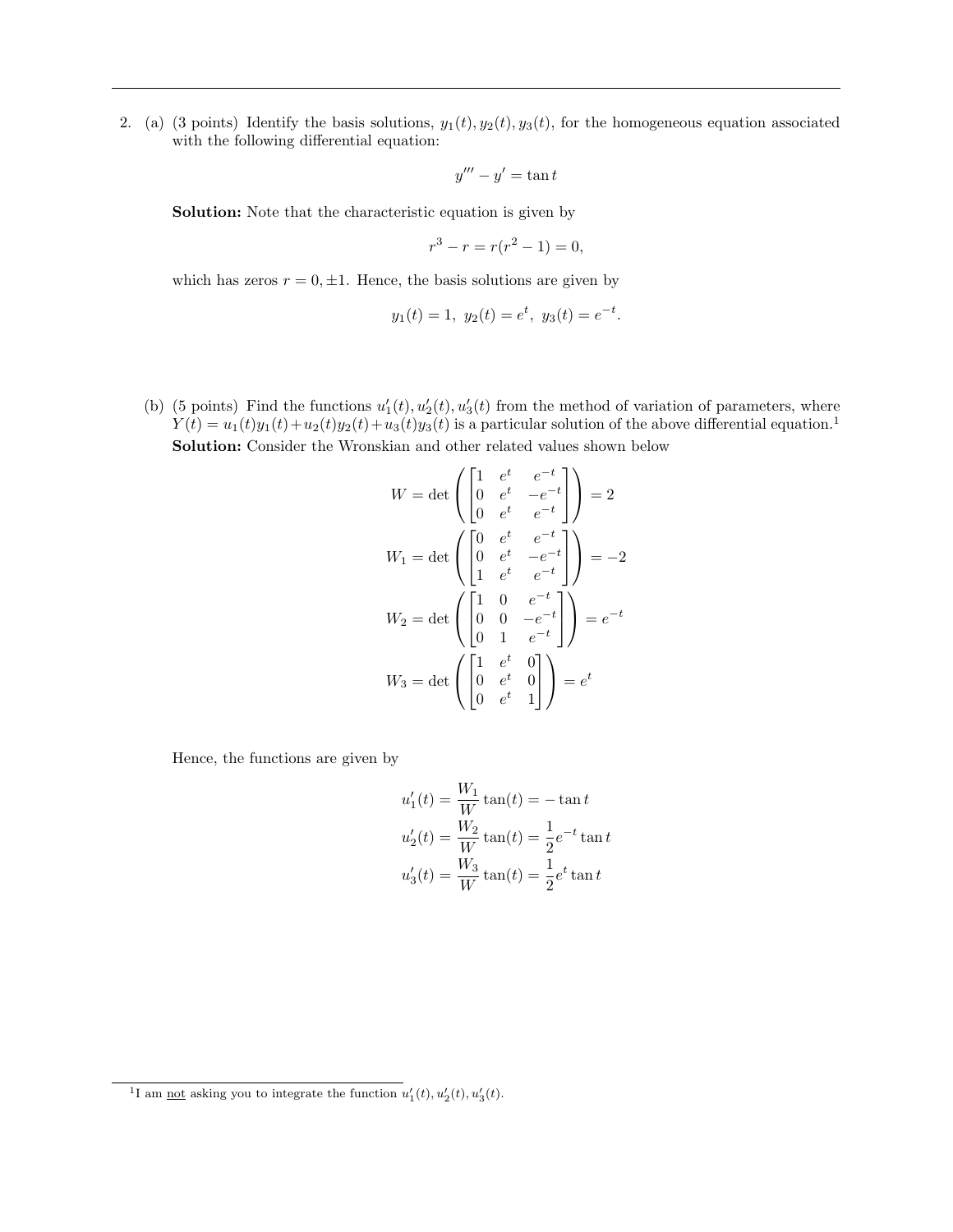3. (4 points) Use the integral definition of the Laplace transform to calculate  $L\{te^t\}$ . Solution: By definition, we have

$$
L\{te^{t}\} = \int_{0}^{\infty} e^{-st}te^{t}dt
$$
  
= 
$$
\int_{0}^{\infty} te^{t(1-s)}dt
$$
  
= 
$$
\lim_{b \to \infty} \int_{0}^{b} te^{t(1-s)}dt
$$
  
= 
$$
\lim_{b \to \infty} \left( \frac{t}{1-s} e^{t(1-s)} - \frac{1}{(1-s)^{2}} e^{t(1-s)} \right) \Big|_{0}^{b}
$$
  
= 
$$
\lim_{b \to \infty} \left( \frac{b}{1-s} e^{b(1-s)} - \frac{1}{(1-s)^{2}} e^{b(1-s)} + \frac{1}{(1-s)^{2}} \right) = \frac{1}{(1-s)^{2}},
$$

provided that  $s > 1.$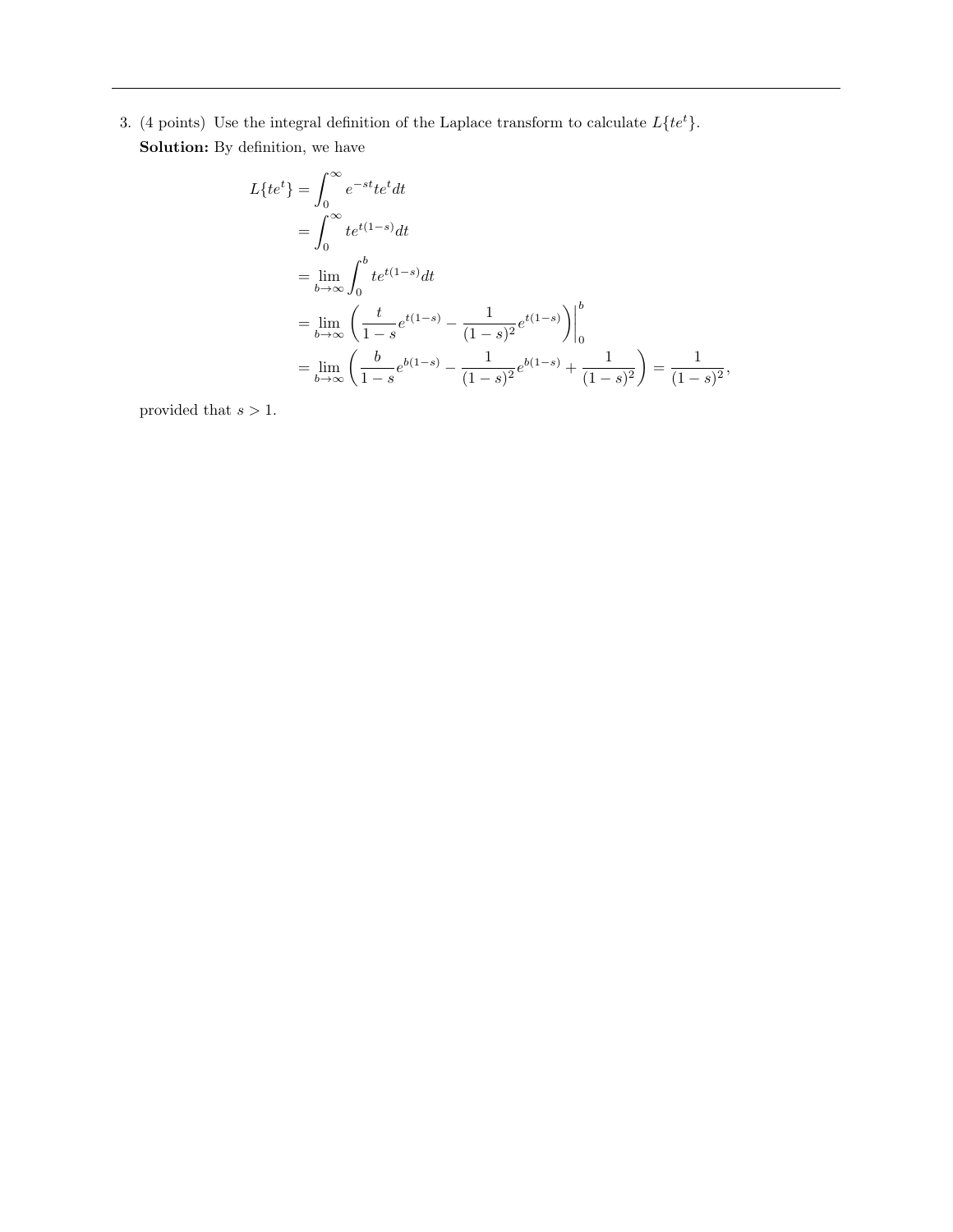4. Consider the initial value problem

$$
y'' - y = \sin t, \ y(0) = 0, \ y'(0) = 0.
$$

(a) (3 points) Take the Laplace transform of both sides of the differential equation shown above. Then, solve for  $Y(s)$ .

Solution: Taking the Laplace transform of both sides gives us

$$
Y(s)(s2 - 1) = \frac{1}{s2 + 1} \Rightarrow Y(s) = \frac{1}{(s2 - 1)(s2 + 1)}
$$

(b) (4 points) Find the inverse Laplace transform of  $Y(s)$ . Solution: Using the partial fraction decomposition, we have

$$
\frac{1}{(s^2-1)(s^2+1)} = \frac{As+B}{s^2-1} + \frac{Cs+D}{s^2+1},
$$

i.e.,

$$
1 = (As + B)(s2 + 1) + (Cs + D)(s2 – 1) = s3(A + C) + s2(B + D) + s(A – C) + (B – D).
$$

Therefore, we have the following equations

$$
A + C = 0
$$
  
\n
$$
B + D = 0
$$
  
\n
$$
A - C = 0
$$
  
\n
$$
B - D = 1
$$

which implies that  $A = 0$ ,  $B = 1/2$ ,  $C = 0$ ,  $D = -1/2$ . Hence,  $Y(s)$  can be written as follows

$$
Y(s) = \frac{1}{2} \cdot \frac{1}{s^2 - 1} - \frac{1}{2} \cdot \frac{1}{s^2 + 1},
$$

which implies that the inverse Laplace transform is given by

$$
y(t) = \frac{1}{2}\sinh(t) - \frac{1}{2}\sin(t).
$$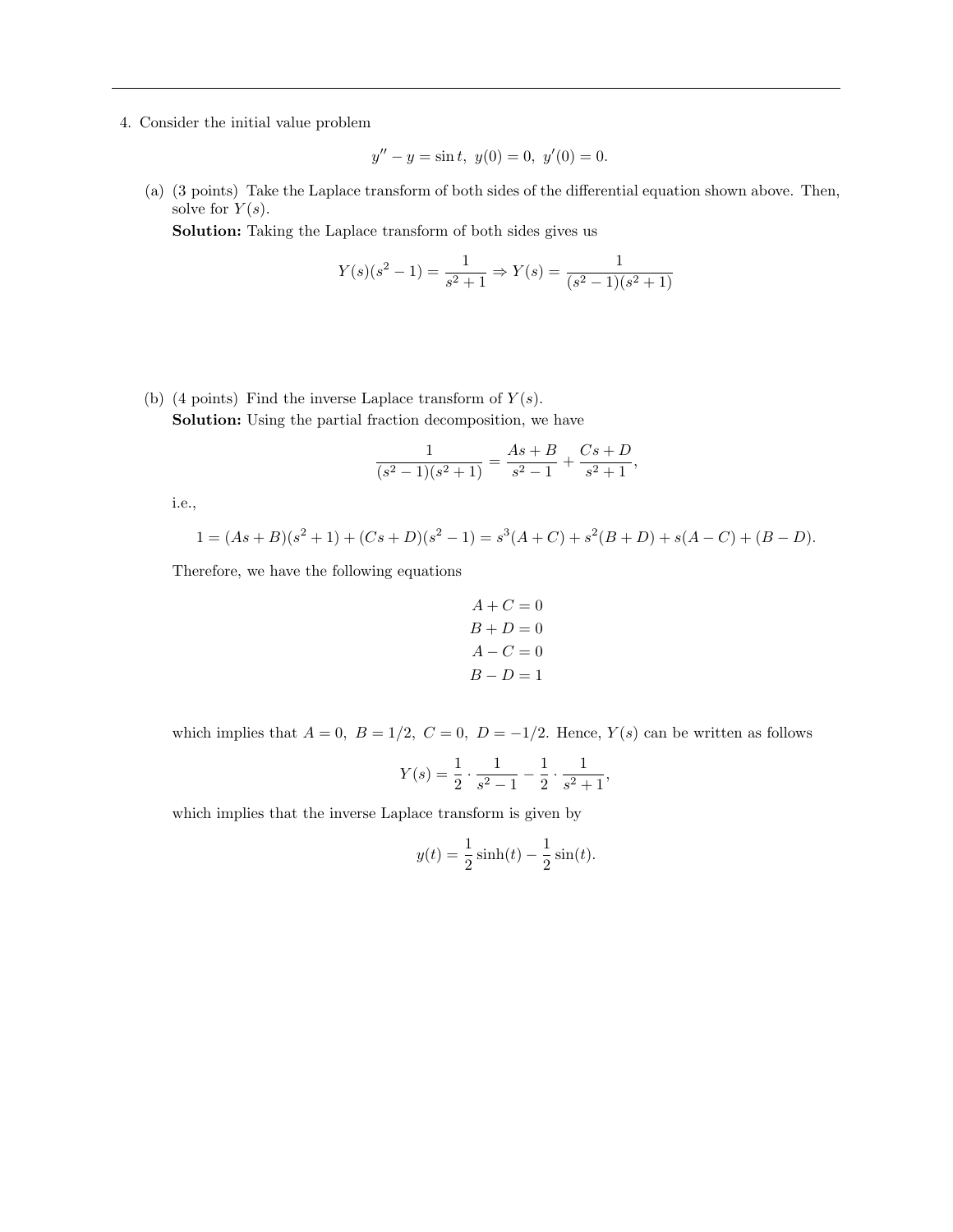5. Consider the function

$$
f(t) = \begin{cases} t & 0 \le t < 2, \\ 2 & 2 \le t < 4, \\ 6 - t & t \ge 4. \end{cases}
$$

(a) (2 points) Sketch a graph of  $f(t)$ . Solution:



(b) (3 points) Write  $f(t)$  in terms of unit step functions. Solution:

$$
f(t) = t(1 - u_2(t)) + 2u_2(t) + (4 - t)u_4(t)
$$
  
= t - (t - 2)u\_2(t) - (t - 4)u\_4(t)

(c) (3 points) Find the Laplace transform of  $f(t)$ . Solution: The Laplace transform is given by

$$
F(s) = \frac{1}{s^2} - e^{-2s} \frac{1}{s^2} - e^{-4s} \frac{1}{s^2}.
$$